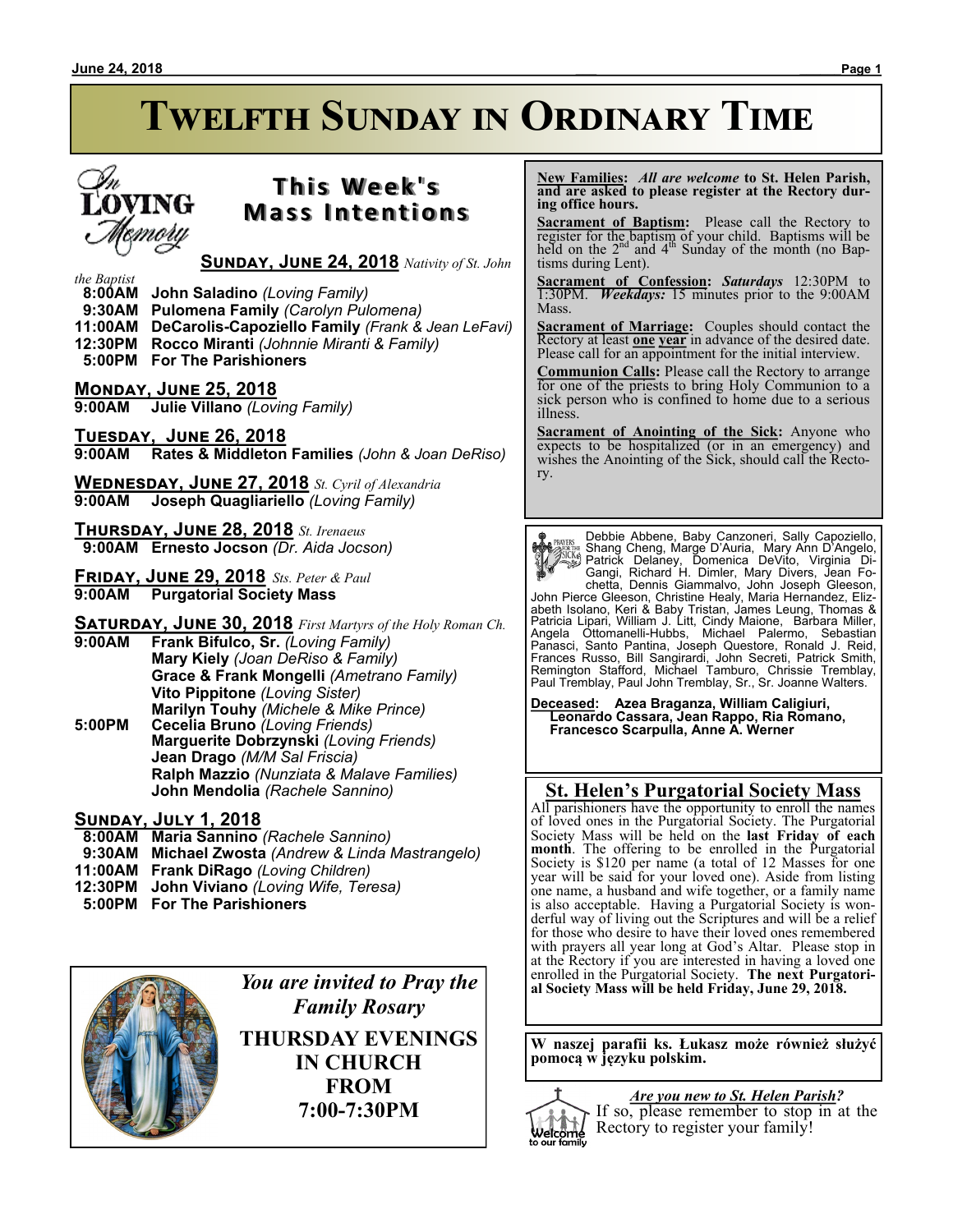# **St. Helen Catholic Academy Graduation**

**June 15, 2018**



*bring you much success in life!*

*Gianna Abatemarco Maximiliano Cardona Michael DeRicco Caitlin Feeley James Fleming Jenecia Gauntlett James Lastique*

 *Alex LoPrinzi Marissa Maffucci Robby Melendez London Mosquera Stephanie Pineda John Rodriguez Michelle Rojas*

*Alexa Siavichay Cecilia Taravella Madison Taravella Lorenzo Trovato Anthony Valadez Gianna Marie Vastano-Trapasso Michael Verni*







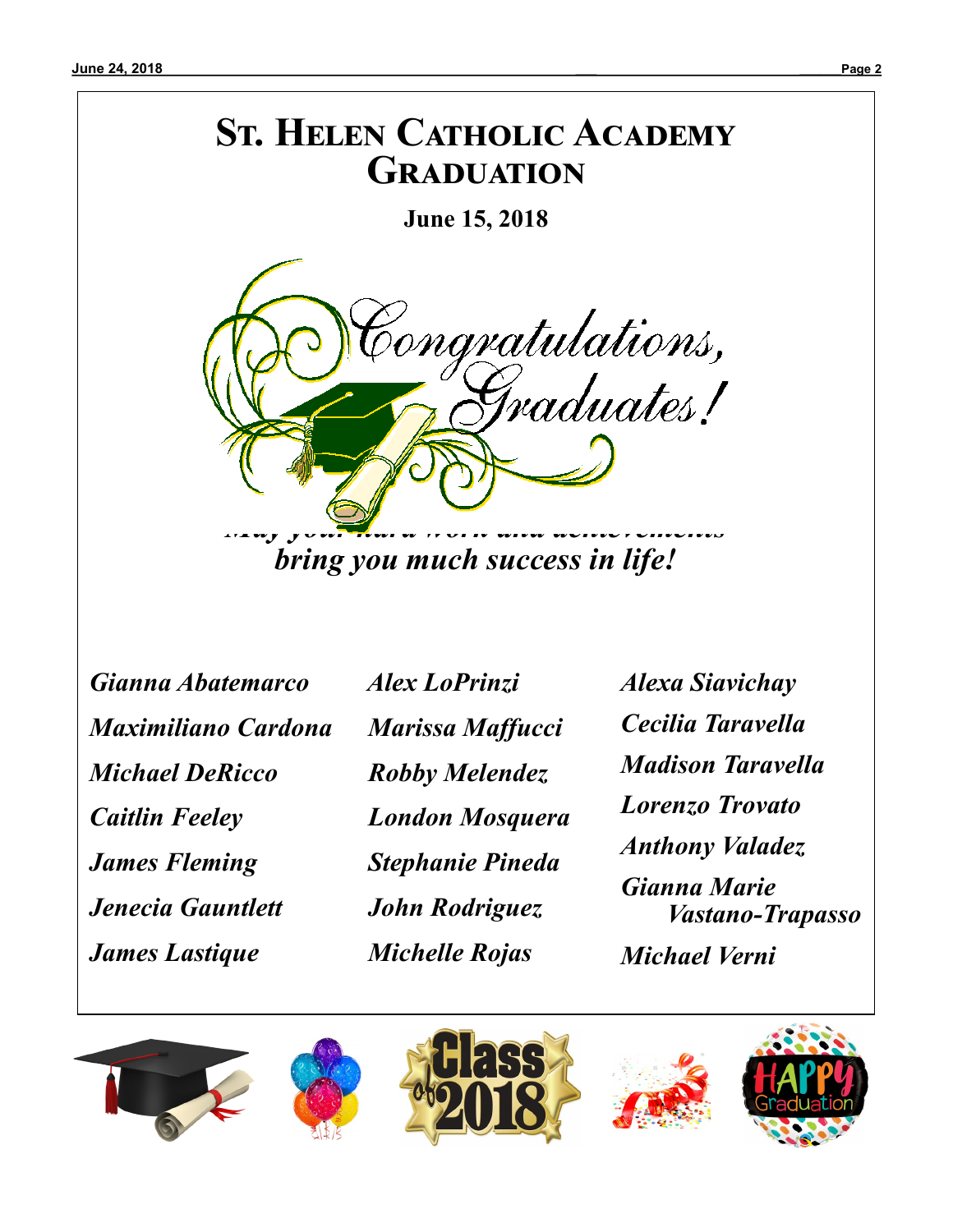## **New Family Religious Education Registration for 2018-2019**

*Our program consists of Eight Religious Education grades: Kindergarten through 7th Grade*

We are now registering children for the **2018-2019** school year. You may pick up a registration **form** at the Religious Education Office located in the St. Helen's Academy school building. The registration fee is **\$75** for one child and **\$100** for two or more children in the same family **for registrations received up to and including 7/20/2018. The registration fee for forms received after 7/20/18 is \$100 for one child and \$125 for two or more children in the same family.** If the child was baptized at a Church other than St. Helen, you will need a copy of your child's Baptismal Certificate. If you do not have one available, you should contact the rectory of the Church where your child was baptized. It takes a couple of weeks to process a Baptismal Certificate at most parishes. Place your request now so your registration for our program will not be delayed. If you have any concerns or questions please contact us at 718 -916-2319. Re-registration for those enrolled in the current year was sent home.

#### **Rosary for Peace…New Place, New Time** The Rosary for Peace, sponsored by the Saint Helen Secular Franciscan Fraternity, takes place in the Church at 6:30PM every Wednesday. The group prays for our Blessed Mother's intercession to end violence (both domestic and civil) and the persecution of Christians throughout the world. All parishioners are invited to join us. We welcome anyone willing to lead a decade of the Rosary in a language other than English. **The Order of Franciscans Secular** meet on the 3rd Saturday of every month in St. Helen's Rectory after the 9AM Mass. Come and learn more about the Franciscan way of life. **St. Helen's Support Group for the Physically Challenged** meets the first and third Wednesday of every month at 1:30PM in the Rectory meeting room. All are invited. For further information please call Joan at (718) 848 -9173.

**CATHOLIC CHARITIES NEIGHBORHOOD SERVICES HOWARD BEACH SENIOR CENTER** is located at 155-55 Cross Bay Blvd., across from Stop N Shop on Cross Bay Blvd. Seniors aged 60 and older are invited **Fun** to become members. Activities and services are offered Monday-Friday from 9:00AM to 4:00PM. **For further information, contact Rosalie at 718-738-8100.** Seniors

| Mondays    | 9:30-10:30AM:<br>10:45-11:45AM:                           | <b>Tai Chi</b> with Elaine Fleischman<br><b>Chair Aerobics</b> with Charlie Roemer                                                 |
|------------|-----------------------------------------------------------|------------------------------------------------------------------------------------------------------------------------------------|
| Tuesdays   | $9:30-10:30AM$ :<br>1:00PM:                               | <b>Movement Exercise</b> with Millie<br><b>Dancing to a DJ</b> with Refreshments                                                   |
| Wednesdays | $10:00-11:00AM$ :<br>$10:30-11:30AM$ :<br>$1:00-3:00PM$ : | <b>Zumba</b> with Elaine<br><b>Adult Coloring Classes</b><br><b>Karaoke By Fernando</b>                                            |
| Thursdays  | 9:30-10:30AM:<br>$9:30-11:30AM$ :<br>12:30-2:30PM:        | <b>Movement Exercise</b> with Millie<br><b>Art Classes</b> with a certified teacher<br><b>Art Classes</b> with a certified teacher |
| Fridays    | 9:30-10:30AM:<br>10:00-11:30AM:<br>10:30-11:30AM:         | <b>Cardio Exercise</b> with Dwayne<br><b>Introduction to Sign Language</b><br>Yoga with Charlie Roemer                             |

## **Policies Regarding Infant Baptism at St. Helen Parish**



for.

Parents seeking Baptism for their children *who live within the territory of St. Helen Parish* are asked to register as members of the parish before requesting an initial interview for Baptism. Registration is easily done at the parish office anytime during business hours.

Parents seeking Baptism for their children *who live outside the territory of St. Helen Parish* are asked to obtain a letter from the parish in which they live authorizing the Baptism to take place at St. Helen.

Initial meetings with parents seeking Baptism for their children will normally take place **on the second Wednesday of each month from 7:00–9:00PM and on the fourth Saturday of each month from 10:30AM–12:30PM.**

### **JULY—AUGUST, 2018**

**Mornings of Preparation Required Before a Baptism:**

(*All begin at the 11:00AM Mass and continue in the Msgr. McGinness Room)* **July 8 & 22 — August 12 & 26**

**Schedule for Baptisms:** (*All begin at 2:00PM)*

**July 8 & 22 — August 12 & 26**

**Please call 718-738-1616 for more information and/or to schedule an appointment.**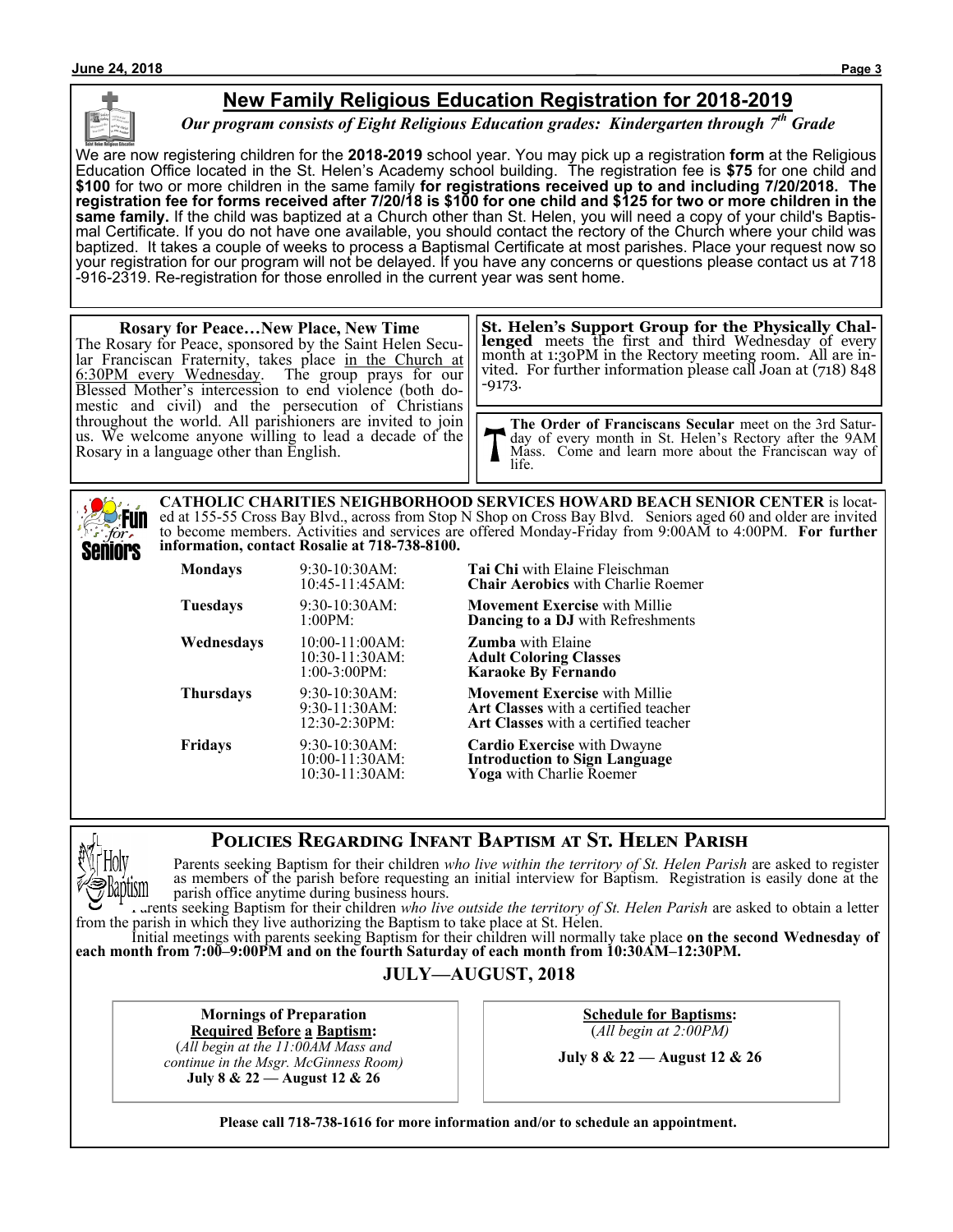## **St. Helen Parish Purgatorial Society Mass Intentions For Friday, June 29, 2018**

**Karl Albrecht** *(Florence Albrecht)* **All Souls in Purgatory** *(Kathleen Cocchiola)* **Amato & Sannino Family** *(Rachele Sannino)* **Charles & Angela Barreca** *(Loving Son & Daughter)* **Thomas A. Barreca** *(Loving Brother & Sister)* **Mario & Angelina Barrella** *(Loving Family)* **Adriano & Lorenza Bello** *(Bello Family)* **Gina Bender** *(Loving Aunt & Uncle)* **Frank W. Bitetto** *(Barbara Bitetto)* **Paul Anthony Bono** *(Bono Family)* **Gregory Bonura** *(Anne M. Vigliarolo)* **Azea Braganza** *(Rachele Sannino)* **Gerald Braganza** *(Loving Wife)* **Mary & Jim Cabral** *(Cabral Family)* **Nancy & Emanuel Camelliri** *(Constance & Joseph Camelliri)* **Camelo & Basin Family** *(Zena Basin)* **Zeny Caparas** *(Loving Family)* **Giuseppe & Maria Caputo** *(Loving Son, Rosario)* **Julianne Caputo** *(Loving Dad)* **Antoinette & Silvio Casazza** *(Maria Russo)* **C. Joseph & Laura Chiarello** *(Lois Chiarello)* **Jerry Codispoti** *(Loving Family)* **Claire Louise Colamaria** *(Fr. Colamaria)* **Corrigan-Vendittelli Family** *(Loving Family)* **Vincent J. D'Amato** *(D'Amato Family)* **Frank DeRicco** *(St. Helen's Support Group)* **John DeRiso** *(St. Helen's Lectors)* **Concetta & Pasquale DeSantis** *(Linda DeSantis)* **William F. DiPietra** *(Helen & Frank DiPietra)* **Zygfryd Dubicki** *(Sophia Gadinis)* **John & Anna Falco** *(Loving Family)* **Louise & Vincent Festa** *(Annette & Martin Gould)* **William & Rose Fioto** *(Amelia Pepe)* **Frank Fogliano** *(Loving Family)* **Father Gaughan, C.M.** *(Deidre McVey)* **Gidaro-Izzo Family** *(Loving Family)* **Giunta-Bernardo Family** *(Jean Bernardo)* **Anna Gonzalez** *(Will Espada)* **Gorycki Family** *(Helen Repstad)* **Gwardjak & Kosinski Family** *(Daughter)* **Thomas Healy** *(St. Helen's Lectors)* **Carole Hinchcliffe** *(Paul Hinchcliffe)* **Eddie Juba** *(Barbara Dorme)* **Michael & Mary Leccese** *(Jo-Ann & Phyllis Leccese)* **Dominick & Angelina Librizzi** *(Rosalie Librizzi)* **Catherine & Joseph Lumetta** *(Pauline Mantineo)* **Macaluso Family** *(Loving Family)* **Justine Nigra Maguire** *(Constance Chwalek)* **Vincent & Vita Maltese** *(Loving Family)* **Jennie Maniscalco** *(Loving Children)* **Michael Mannarino** *(Loving Granddaughter)*  **John Mendolia** *(Loving Family)*

 **Rocco & Phyllis Miranti** *(Loving Family)* **Lillian & Charles Monastero** *(Vita Monastero)* **Mr. & Mrs. Joseph Mullalley** *(Jane Orban)* **Maggie O'Dee** *(Loving Friend)* **Richard Orban** *(Jane Orban)* **Joan Mary Orban-Jones** *(Orban Family)* **Antonio Paa** *(Loving Family)* **Dominick Pepe** *(Amelia Pepe)* **Joseph Pepe** *(Amelia Pepe)* **Pepe-Bitetto Family** *(Barbara Bitetto)* **Stephen Petroglia** *(Loving Wife & Children)* **Christine Piotrowski** *(Loving Family)* **Marie & Annie Putorti** *(Loving Friend)* **Joseph Quagliariello** *(Quagliariello Family)* **Questore Family** *(Joseph Questore)* **Kathleen Rammelkamp** *(Charles Rammelkamp)* **Anthony Rango** *(St. Helen Support Group)* **Joanne Rebecchi** *(Cynthia Ottomanelli)* **Maria & Luciano Sannino** *(Rachele Sannino)* **Benito & Leonila Santiago** *(Loving Family)* **Linda & James Scagnelli** *(Heedles Family)* **Kay & Walter Schretzman** *(John Schretzman)* **Helen Sentome** *(Serpico Family)* **Frank T. Serpico** *(Serpico Family)* **Sica Family** *(Irene DeStefano)* **Teodoro & Carmela Sordillo** *(Loving Son Enzo & Family)* **Margaret Ann Stillman** *(Heedles Family)* **Zenon & Rozalia Szczesny** *(Daughter & Family)* **Frank & Ann Tomitz** *(Patricia)* **Maryann E. Tomitz** *(Patricia)* **Turrigiano Family** *(Antoinette Turrigiano)* **Walter & Elizabeth Ujazdowski** *(Quagliariello Family)* **Ruben & Ana Vega** *(Gloria Martinez)* **Albert F. Valenzuela** *(Loving Family)* **Carl Vigliarolo** *(Anne M. Vigliarolo)* **Frank J. Vigliarolo** *(Anne M. Vigliarolo)* **Phyllis Zanghi** *(Loving Friends)* **Mary Zurick** *(Sophia Gadinis)*